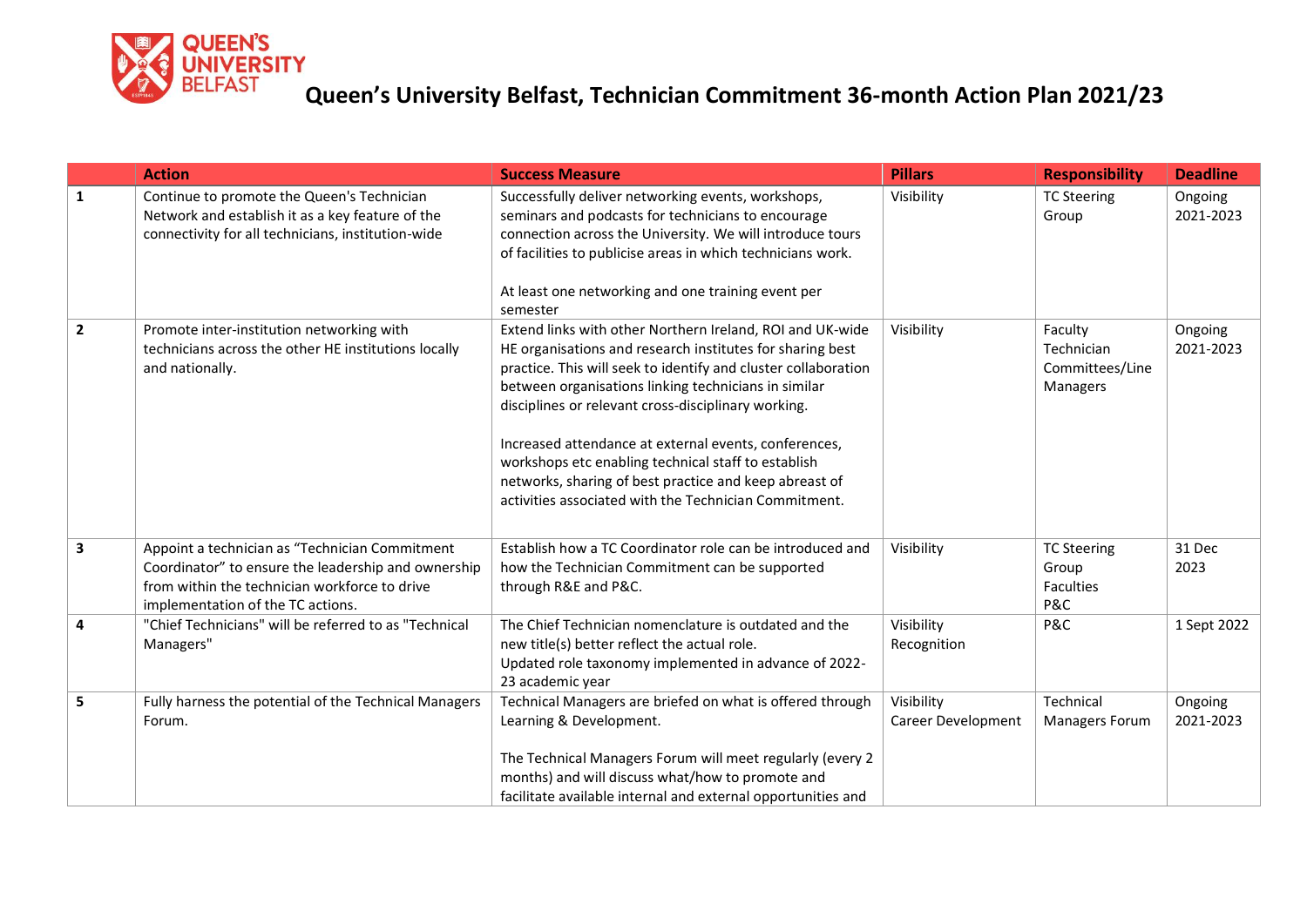

|                         | <b>Action</b>                                                                                                                                                                                               | <b>Success Measure</b>                                                                                                                                                                                                                                                                                                   | <b>Pillars</b>                                  | <b>Responsibility</b>                              | <b>Deadline</b>           |
|-------------------------|-------------------------------------------------------------------------------------------------------------------------------------------------------------------------------------------------------------|--------------------------------------------------------------------------------------------------------------------------------------------------------------------------------------------------------------------------------------------------------------------------------------------------------------------------|-------------------------------------------------|----------------------------------------------------|---------------------------|
|                         |                                                                                                                                                                                                             | the virtues of sharing best practice between education and<br>research domains.                                                                                                                                                                                                                                          |                                                 |                                                    |                           |
| 6                       | Populate PURE (the University's internal/external<br>web based research information system) with<br>technician profiles thereby showcases staff research<br>skills, activities, publications, awards, etc). | Technical Managers will encourage colleagues to activate<br>and/or update their PURE profiles with information on<br>their skills, CPD, attended events to increase their visibility<br>in the Queen's and HE community (in PDR discussions, for<br>example).                                                            | Visibility<br>Recognition<br>Career Development | <b>Technical Line</b><br>Managers<br>R&E           | 31 Dec<br>2022<br>30 June |
|                         |                                                                                                                                                                                                             | Provide several online training sessions for all technicians<br>by the end of 2020/21 academic year.<br>Creative expansion of PURE to promote technician visibility<br>through uploading bitesize information videos<br>indivudualised to PURE but also linked to the QUB<br>technicians' webpage.                       |                                                 |                                                    | 2022                      |
| $\overline{\mathbf{z}}$ | Technical staff to become prominent at graduation<br>ceremonies                                                                                                                                             | Discuss and agree with the VC's office for the inclusion of<br>Technical staff representing this staff group at graduation<br>ceremonies.                                                                                                                                                                                | Visibility<br>Recognition                       | <b>TC Steering</b><br>Group                        | 31 Dec<br>2021            |
| 8                       | Continue to develop the Queen's Technicians<br>webpage                                                                                                                                                      | Technician webpage team put in place to ensure<br>opportunities, information and successes are promoted<br>across and beyond the University. This will be reviewed<br>annually.                                                                                                                                          | Visibility<br>Recognition                       | <b>TC Steering</b><br>Group                        | 30 June<br>2021           |
| 9                       | Continue to promote engagement with social media.                                                                                                                                                           | Promote the use of social media to share information for,<br>and about, Queen's technicians through individual, School<br>& University social media pages, and via @QUBTechnicians<br>Twitter page                                                                                                                       | Visibility<br>Recognition                       | Technicians                                        | Ongoing<br>2021-2023      |
| 10                      | Further promote technicians working towards and<br>achieving Profession Registration, aiming to achieve<br>Science Council Employer Champion status                                                         | Increased awareness of the University position on<br>providing financial assistance for costs incurred in the first<br>year of Professional Registration.<br>Provision of a peer mentoring network to support those<br>wishing to become professional registered, and<br>opportunity to attend Professional Registration | Recognition<br><b>Career Development</b>        | Faculty<br>Technician<br>Committees<br>Technicians | 31 Dec<br>2023            |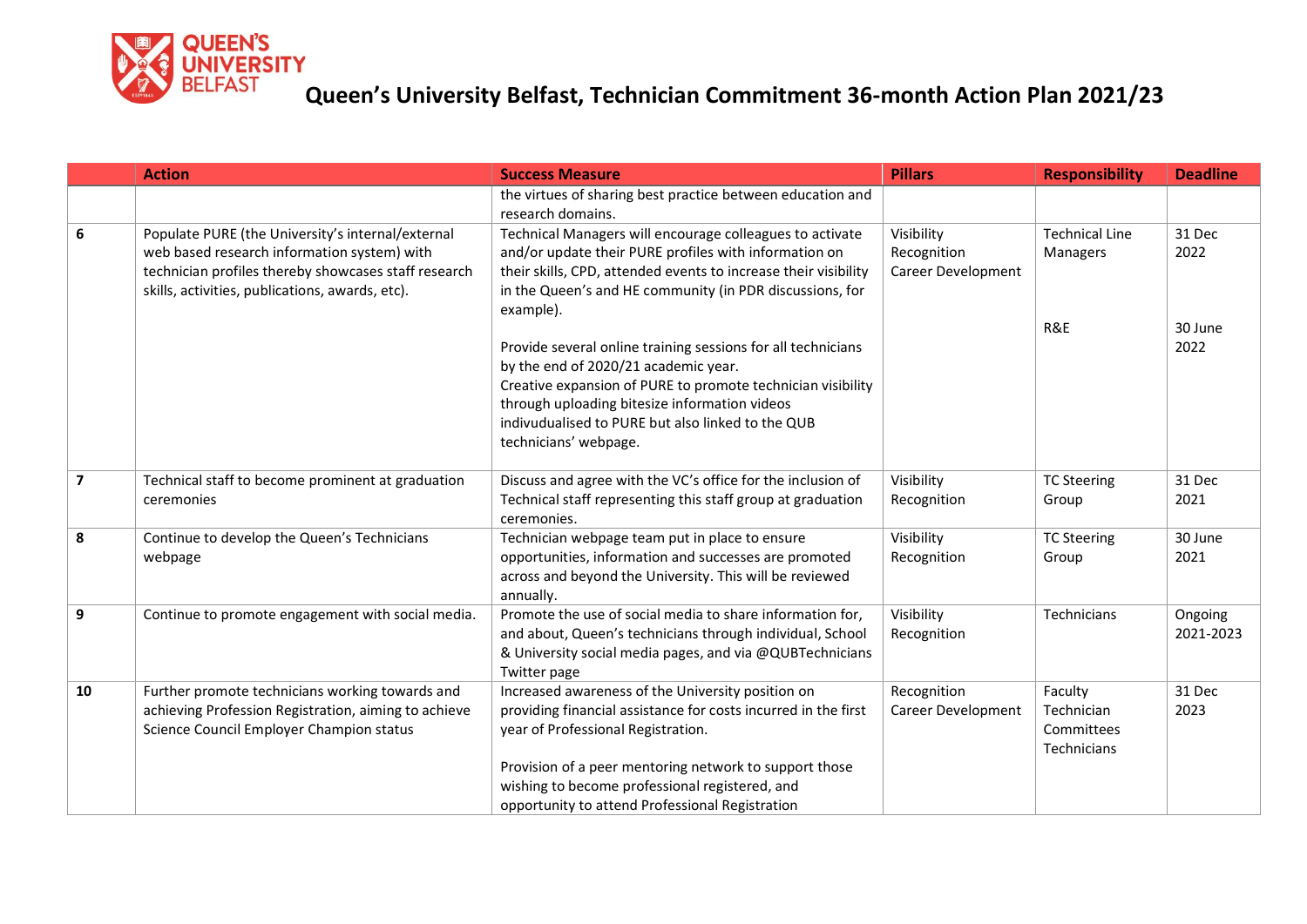

|    | <b>Action</b>                                                                                                                         | <b>Success Measure</b>                                                                                                                                                                                                                                                                                                                              | <b>Pillars</b>                                  | <b>Responsibility</b>                                                   | <b>Deadline</b> |
|----|---------------------------------------------------------------------------------------------------------------------------------------|-----------------------------------------------------------------------------------------------------------------------------------------------------------------------------------------------------------------------------------------------------------------------------------------------------------------------------------------------------|-------------------------------------------------|-------------------------------------------------------------------------|-----------------|
|    |                                                                                                                                       | workshops, through the Science Council or eg. the Institute<br>of Science and Technology, aiming to have at least one<br>workshop per year.                                                                                                                                                                                                         |                                                 |                                                                         |                 |
|    |                                                                                                                                       | Encourage successful applicants to become a Professional<br>Registration Champion with the Science Council.                                                                                                                                                                                                                                         |                                                 |                                                                         |                 |
| 11 | Promote and encourage technicians to achieve<br>Associate Fellow or Fellow of the Higher Education<br>Academy.                        | Create a campaign for all technicians, promoting the<br>Queen's Merit Award, a Professional Recognition Scheme<br>which enables individuals in Queen's to gain HEA<br>fellowship status.<br>Technical Managers will promote HEA accreditation during<br>PDR discussions.                                                                            | Recognition<br><b>Career Development</b>        | <b>TC Steering</b><br>Group<br><b>CED</b>                               | 31 Dec<br>2021  |
| 12 | Ensure technical contribution is addressed and<br>included in Queen's Research Culture and Research<br><b>Concordat Action Plans.</b> | Dissemination of clear communication and guidance to<br>research staff on the inclusion of technicians as authors on<br>research publications so this is embedded in Research<br>Integrity policy of the University by implementing the<br>sector-wide CREDIT Taxonomy http://credit.niso.org/                                                      | Visibility<br>Recognition                       | <b>R&amp;E, OD</b>                                                      | 31 Dec<br>2021  |
| 13 | Explore new financial models whereby academic<br>researchers are expected to support core technical<br>roles spanning cognate areas   | Achieve a culture change whereby permanent, core<br>technician positions continued to be underwritten by the<br>University but salaries, where possible, are covered by<br>grant income. This, in turn, will create visibility of the role<br>of technicians within research groupings and also create<br>resource for new technician appointments. | Visibility<br><b>Career Development</b>         | Research Finance<br>VC                                                  | 31 Dec<br>2023  |
| 14 | Seek avenues for greater recognition for technicians'<br>contribution to teaching.                                                    | Schools will recognise how technicians contribute to<br>workshops, practical training of students/staff, small group<br>teaching. Technicians will be included in module<br>handbooks.<br>We will explore how to recognise technicians as "associate<br>supervisors" on undergraduate and postgraduate research<br>projects.                        | Visibility<br>Recognition<br>Career Development | <b>Faculties</b><br><b>Heads of School</b><br>Directors of<br>Education | 31 Dec<br>2023  |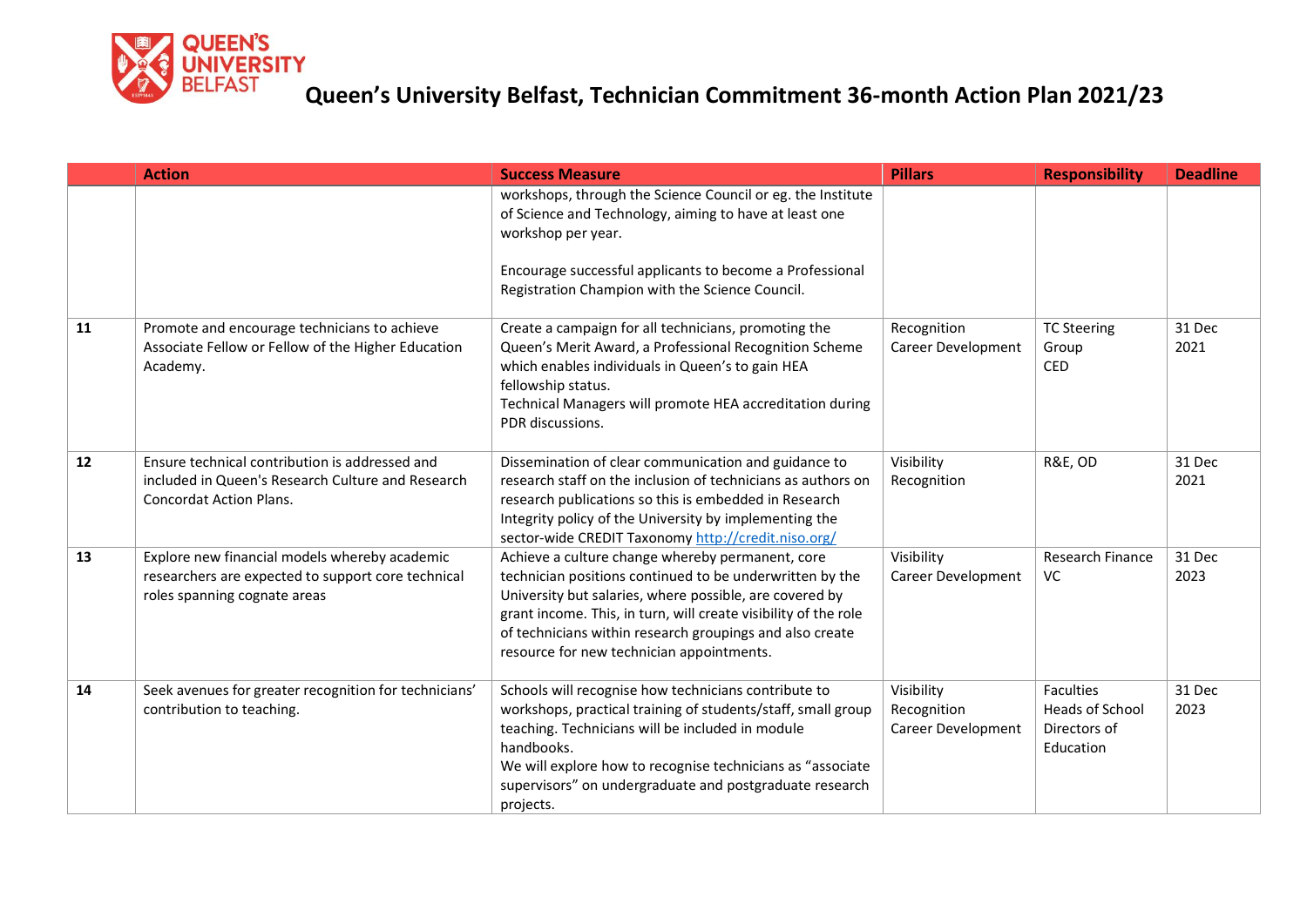

|    | <b>Action</b>                                                                                                          | <b>Success Measure</b>                                                                                                                                                                                                                                                                                                                                                                                                                                                                                                                            | <b>Pillars</b>                | <b>Responsibility</b>                                      | <b>Deadline</b> |
|----|------------------------------------------------------------------------------------------------------------------------|---------------------------------------------------------------------------------------------------------------------------------------------------------------------------------------------------------------------------------------------------------------------------------------------------------------------------------------------------------------------------------------------------------------------------------------------------------------------------------------------------------------------------------------------------|-------------------------------|------------------------------------------------------------|-----------------|
| 15 | Introduce a Queen's University Technician of the Year                                                                  | Receive nominations through the TC Steering Group and                                                                                                                                                                                                                                                                                                                                                                                                                                                                                             | Visibility                    | <b>TC Steering</b>                                         | 31 Dec          |
|    | Award                                                                                                                  | presented at one of our networking events                                                                                                                                                                                                                                                                                                                                                                                                                                                                                                         | Recognition                   | Group                                                      | 2021            |
| 16 | Continue to encourage nominations for Technical<br>staff at the Staff Excellence Awards                                | Make a specific call for technicians to be nominated, by<br>advertising on Technicians' website and encouraging<br>Faculty Technician Committee member to engage with<br>their teams.                                                                                                                                                                                                                                                                                                                                                             | Visibility<br>Recognition     | Faculty<br>Technician<br>Committees                        | 2021-2023       |
| 17 | Encourage nominations for technicians in the<br>"Support for Research" prize in the Vice Chancellor's<br>annual prizes | Highlight to PIs and Researchers that Technicians are<br>eligible for nomination in this category of the VC's prizes                                                                                                                                                                                                                                                                                                                                                                                                                              | <b>Heads of School</b><br>PIs | Heads of School                                            | 31 Dec<br>2021  |
| 18 | Create well-defined and visible career pathways for<br>technicians.                                                    | This will be developed by using our existing grade profiles,<br>encourage learning (training) and development and<br>refreshing existing job descriptions. As part of this work<br>explore and develop the expansion of the technical grade<br>profiles beyond grade 7 to align with professional services<br>and research and academic groups.<br>There will be continued collaboration with other HE<br>institutions who have successfully developed and<br>implemented a clear pathway highlighting how technicians<br>can expect to progress. | Career Development            | P&C<br><b>TC Steering</b><br>Group                         | 30 June<br>2023 |
| 19 | Continue to promote learning (training) and<br>development opportunities for technical staff.                          | Provide L&D opportunities internally and externally.<br>Internally through People and Culture, IS, CED and R&E<br>and externally, through our institutional membership of<br>HEaTED, encouraging technicians to take ownership of<br>their own career development. Provide information on<br>available training and networking opportunities, via<br>"Technicians at Queen's" website and include in PDR<br>discussions with Technical Managers.                                                                                                  | Career Development            | Technician<br><b>Website Team</b><br>Technical<br>Managers | 2021-2023       |
| 20 | Provide a Mentoring Scheme for technicians, similar<br>to that already available for academic and research<br>staff.   | Explore and develop a Mentoring Scheme. Organisational<br>Development will advise and support the development of<br>mentoring training for technicians, particularly group<br>mentoring, similar to that in place for postdoctoral<br>research staff.                                                                                                                                                                                                                                                                                             | Career Development            | OD, TC Steering<br>Group<br>Technical<br>Managers          | 31 Dec<br>2022  |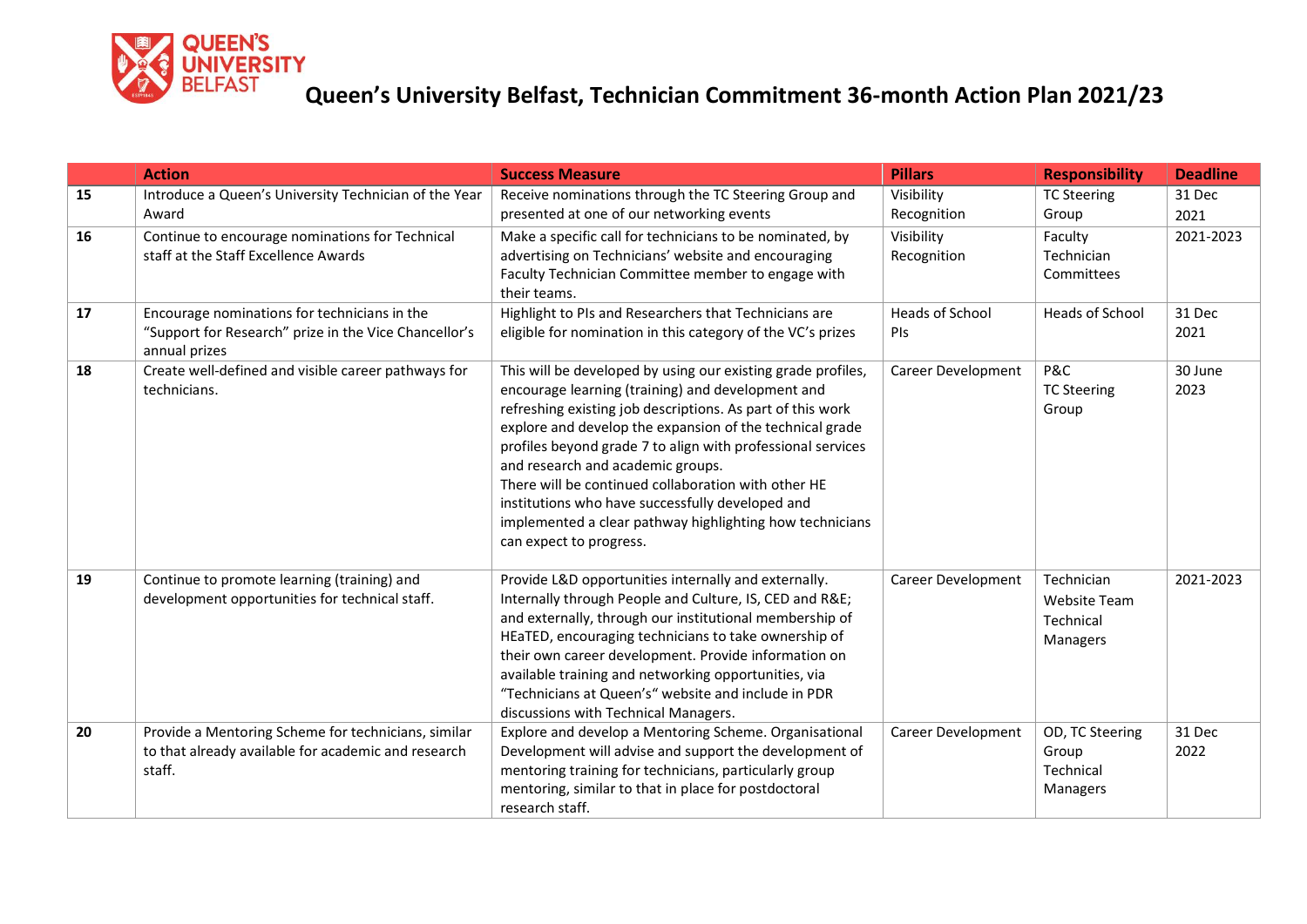

|    | <b>Action</b>                                                                                                                                                                                                                                                  | <b>Success Measure</b>                                                                                                                                                                                                                                                                                                                                    | <b>Pillars</b>                              | <b>Responsibility</b>                                  | <b>Deadline</b> |
|----|----------------------------------------------------------------------------------------------------------------------------------------------------------------------------------------------------------------------------------------------------------------|-----------------------------------------------------------------------------------------------------------------------------------------------------------------------------------------------------------------------------------------------------------------------------------------------------------------------------------------------------------|---------------------------------------------|--------------------------------------------------------|-----------------|
| 21 | Explore how implement a work shadowing scheme<br>within and across faculties.                                                                                                                                                                                  | Technical Managers will discuss how time and opportunity<br>can be provided to allow technicians to work shadow. A<br>proposal will be put forward to suggest how this can be<br>implemented within School/Faculties and across the<br>University.                                                                                                        | Career Development<br>Sustainability        | Technical<br>Managers<br><b>Heads of School</b><br>P&C | 31 Dec<br>2022  |
| 22 | Further develop relationships with Belfast<br>Metropolitan College, Ulster University, other Further<br>Education Colleges and industrial partners to provide<br>training and upskilling opportunities for the technical<br>workforce across Northern Ireland. | We will hold exploratory meetings with these institutions<br>with a view to agreeing a training programme for<br>technicians across these institutions Explore the idea of<br>establishing an exchange programme with these NI<br>institutions.                                                                                                           | Career Development<br>Sustainability        | <b>TC Steering</b><br>Group                            | 31 Dec<br>2023  |
| 23 | Ensure there is an overview of existing skills<br>shortages/needs/future requirements following an<br>evaluation of skills                                                                                                                                     | Coordinate with Technical Managers to identify any<br>immediate areas where development of skills and<br>provision of training is required.<br>Design/distribute short surveys to allow individuals to<br>highlight where their strengths and challenges lie. Results<br>of all surveys will be shared with technical staff                               | <b>Career Development</b><br>Sustainability | Technical<br>Managers<br><b>TC Steering</b><br>Group   | 31 Dec<br>2022  |
| 24 | Pursue the idea of technician apprenticeships with<br>our Further Education Colleges/ Dept of the Economy                                                                                                                                                      | Continue conversations with Belfast Metropolitan College<br>about how/when there will be an opportunity for Queen's<br>and Belfast MET to introduce an apprenticeship scheme                                                                                                                                                                              | Sustainability<br><b>Career Development</b> | <b>TC Steering</b><br>Group                            | Ongoing         |
| 25 | Adhering to the principles of Athena Swan aim to<br>address gender imbalance where possible                                                                                                                                                                    | For example, There is a particular lack of female technical<br>staff in more senior roles, eg as Technical Managers,<br>therefore we will actively encourage female staff to<br>undertake management training and be given the<br>opportunity to shadow senior colleagues. This will be<br>discussed with QGI to explore where imbalance is<br>identified | Visibility<br>Career Development            | Visibility<br>Career<br>Development                    | 31 Dec<br>2023  |
| 26 | Encourage technicians to become more involved in<br>outreach opportunities, particularly in promoting<br>technical careers in schools and FE colleges                                                                                                          | School visits along with academic, videos presentations of<br>technical expertise to be made available promoting<br>technical careers                                                                                                                                                                                                                     | Visibility<br>Sustainability                | Faculty<br>Heads of School                             |                 |
| 27 | Ensure Technician Commitment, Research Culture,<br>Research Concordat and Athena Swan action plans<br>are linked.                                                                                                                                              | Introduce regular meetings (minimum 5 per year) with<br>RPO, OD, QGI representatives to ensure that Action Plans<br>across the University have common ground.                                                                                                                                                                                             | Visibility                                  | R&E<br>OD<br>QGI, TCSG                                 | 31 Dec<br>2023  |